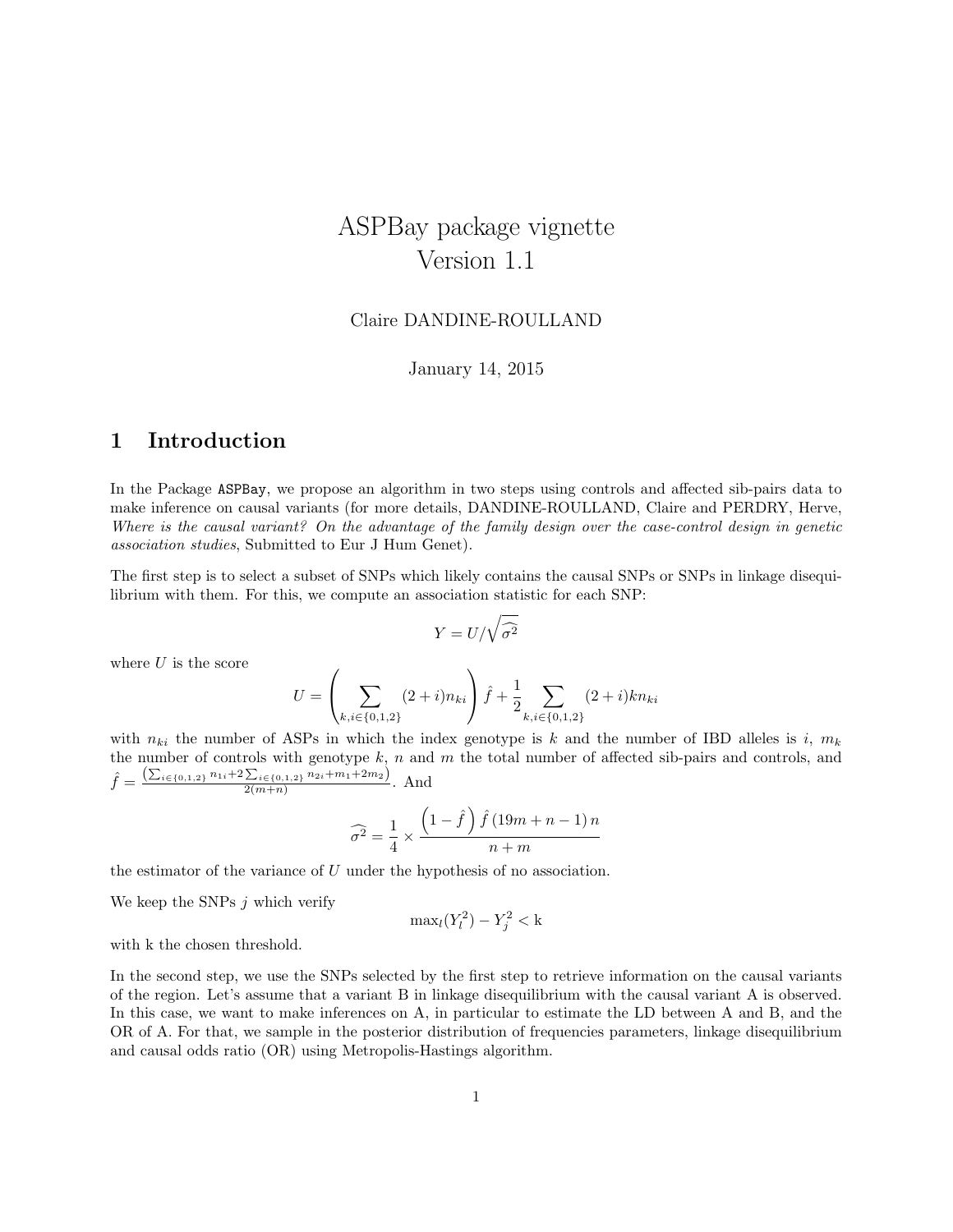## 2 An example with a simulated dataset

The package provides an simulated dataset named ASPData. We simulated 1000 controls and affected sib pairs. The simulated genomic region consists in 22 genotypes along them only one is causal. The odds ratio of the causal SNP is 2 and its frequency of alternative allele is 0.0754. For the linkage disequilibrium, we use the structure of European population.



The dataset ASPData consists in a list with components

- Control, the matrix of the 21 genotypes of controls (causal SNP not included)
- Index, the matrix of the 21 genotypes of index cases (causal SNP not included)
- IBD, the vector of the IBD states for each affected sib pairs
- Causal, the name of the causal SNP

### > data(ASPData)

First, we test the association of each observed SNPs with score test.

> Score <- ASP.Score(ASPData\$Control, ASPData\$Index, ASPData\$IBD) > Score\$Value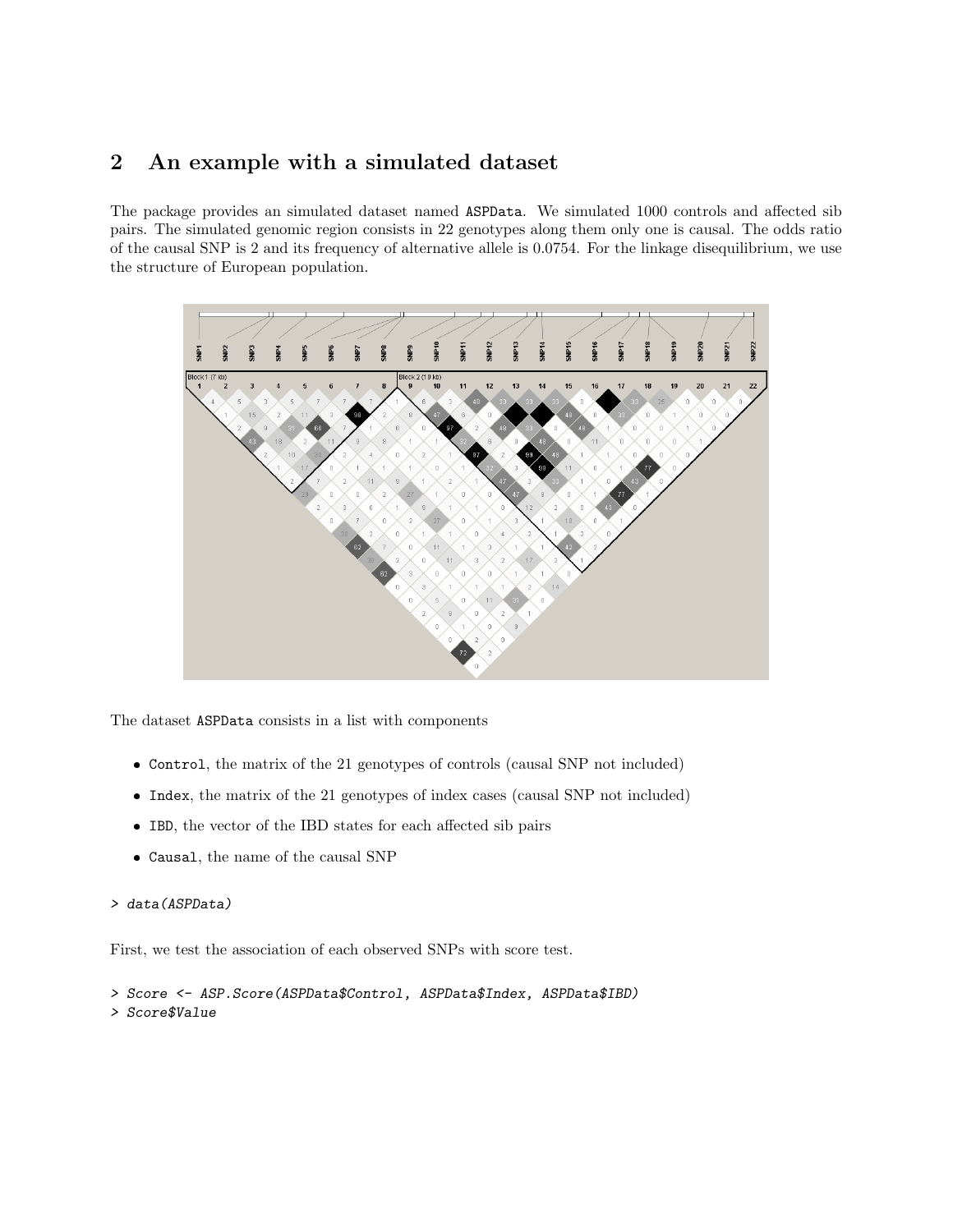SNP1 SNP2 SNP3 SNP4 SNP5 SNP6 SNP7 SNP8 10.5697498 -2.6353276 -0.7334053 -0.7617181 6.3666141 -2.4239793 -0.3127143 -2.5229966 SNP9 SNP10 SNP11 SNP12 SNP13 SNP14 SNP15 SNP16 9.2774756 -3.7236812 -0.9274910 9.4499055 11.2370354 9.4499055 11.2370354 -0.9820782 SNP17 SNP18 SNP19 SNP20 SNP22 -0.9820782 -1.5493967 -0.4868593 -0.1776845 -0.6855409

> Score\$Pvalue

SNP1 SNP2 SNP3 SNP4 SNP5 SNP6 0.000000e+00 8.405611e-03 4.633113e-01 4.462283e-01 1.932465e-10 1.535148e-02 SNP7 SNP8 SNP9 SNP10 SNP11 SNP12 7.544978e-01 1.163595e-02 0.000000e+00 1.963389e-04 3.536717e-01 0.000000e+00 SNP13 SNP14 SNP15 SNP16 SNP17 SNP18 0.000000e+00 0.000000e+00 0.000000e+00 3.260613e-01 3.260613e-01 1.212864e-01 SNP19 SNP20 SNP22 6.263581e-01 8.589708e-01 4.930027e-01

We see that, under Bonferroni correction, the SNPs 1, 9, 10, 12, 13, 14, 15 have an significative association test.

Now, we want to select in this SNPs a subset to capture information about the true causal SNP.

```
> Select <- ASP.Selection(ASPData$Control, ASPData$Index, ASPData$IBD)
> Select$SNPnames_subset
```
[1] "SNP13" "SNP15"

The algorithm select two SNPs, the SNPs 13 and 15. These two SNPs are in complete linkage disequilibrium, hence we apply the Metropolis-Hasting algorithm only for the SNP 15. This SNP have an alternative allele frequency of 0.059 and a linkage disequilibrium with the causal SNP of 0.77.

> M15 <- ASP.Bayesian(1e7, ASPData\$Control, ASPData\$Index, ASPData\$IBD, 15, thin = 10, sd.psi=0.03) > G15 <- Graphs.Bayesian(M15, burn = 1000, print=FALSE)

> print(G15\$hex\_fa\_fb)

> print(G15\$hex\_r2\_OR)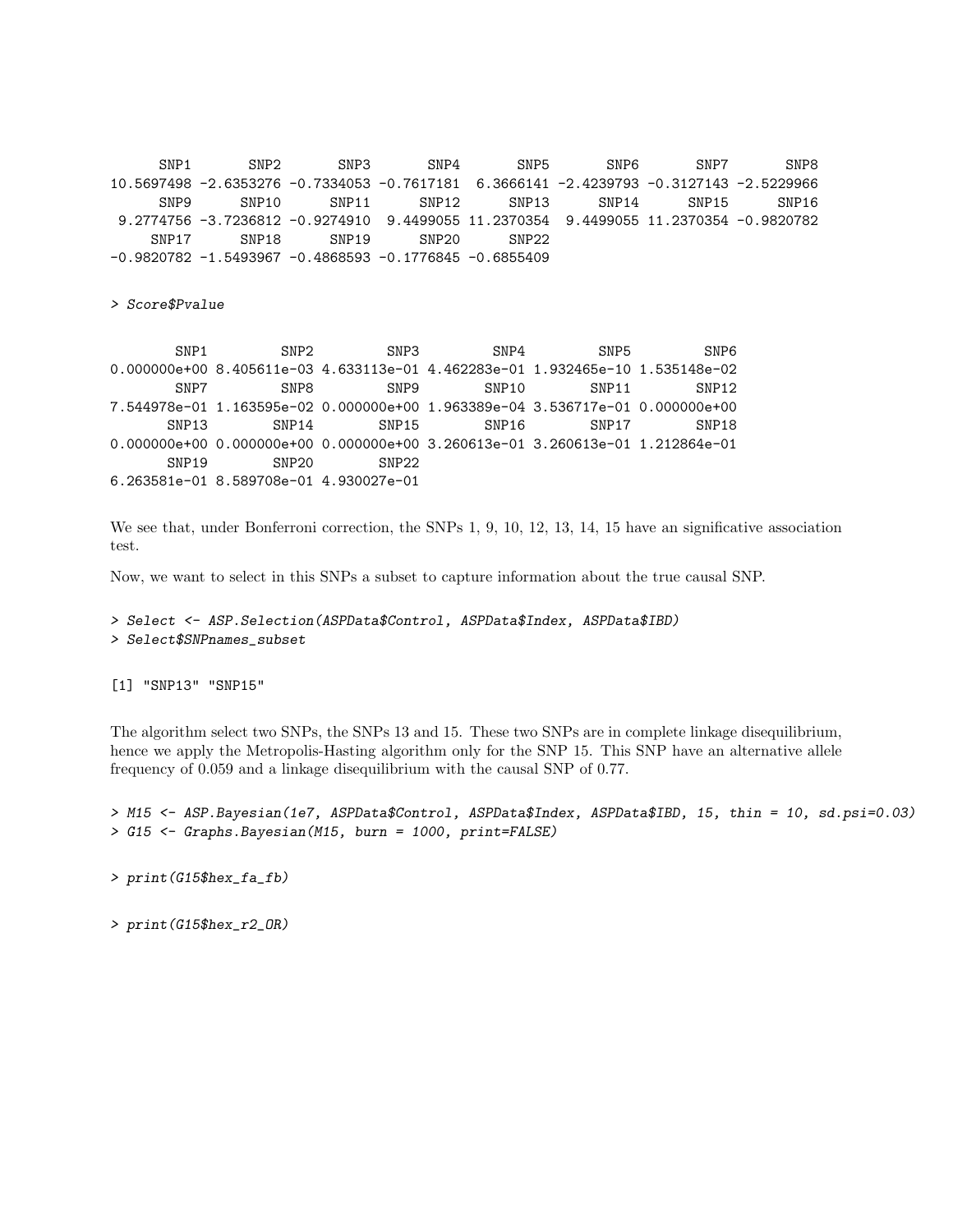

Here, we see that the true values of parameters are in the credibility regions.

We can also make the histograms of parameters to see their marginal distributions.

We begin by the histogram of the causal OR. Before, the causal odds ratio is transformed. The value of OR is kept if it is superior to 1 or it is inversed if it is inferior to 1. This step avoids to obtain two peaks corresponding to equivalent parameter values.

```
> OR <- M15$OR*(M15$OR>=1) + 1/M15$OR*(M15$OR<1)
> hist(OR[-(1:10000)], freq=FALSE, breaks=1000, main='Histogram of the OR',
       \verb|xlab='OR', xlim=c(1,6))|> lines(c(2,2), c(0,100) ,type='l', col='red')
```


The red line represents the true causal odds ratio. The figure shows that the mod of posterior distribution is very near to the true odds ratio.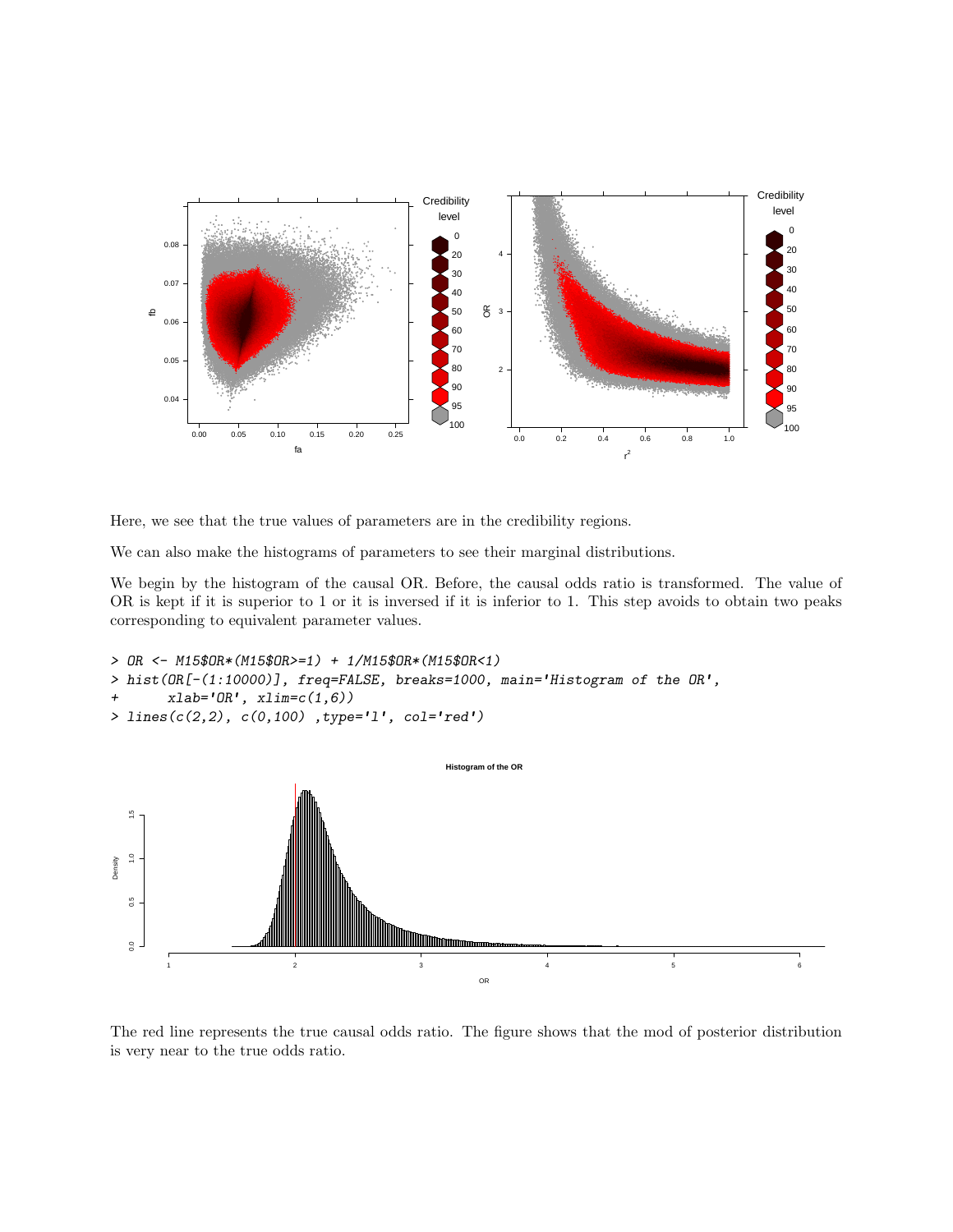We can also consider the frequencies. In the same idea using for the odds ratio, the causal alternative allele frequency is transformed to correspond to an odds ratio superior to 1. The frequency is replaced by its complement to 1 if the OR is inferior to 1.

```
> M15$fa <- M15$f_ab + M15$f_aB
> fa <- M15$fa*(M15$OR>=1) + (1-M15$fa)*(M15$OR<1)
> hist(fa[-(1:10000)], freq=FALSE, breaks=1000,
+ main='Histogram of the alternative allele\n frequency of the causal variant',
             xlab='fa')> lines(c(0.0754,0.0754), c(0,100) ,type='l', col='red')
> M15$fb <- M15$f_ab + M15$f_Ab
```

```
> hist(M15$fb[-(1:10000)], freq=FALSE, breaks=1000,
+ main='Histogram of the alternative allele\n frequency of the observed variant',
+ xlab='fb')
```

```
> lines(c(0.059,0.059), c(0,100) ,type='l', col='red')
```


We can see that the distribution of the causal variant frequency is more dispersed that the observed variant frequency. We remark also that the mods are near to the true values of alternative allele frequencies in particular for the observed SNP.

Finally, we see the histogram of the linkage disequilibrium  $r^2$ .

```
> M15$D <- M15$f_ab*M15$f_AB - M15$f_aB*M15$f_Ab
> M15$r2 <- M15$D**2/( M15$fa*(1-M15$fa)*M15$fb*(1-M15$fb) )
> hist(M15$r2[-(1:10000)], freq=FALSE, breaks=1000,
       main='Historyram of linkage disequilibrium', xlabel-expression(r^2))> lines(c(0.77,0.77), c(0,100) ,type='l', col='red')
```